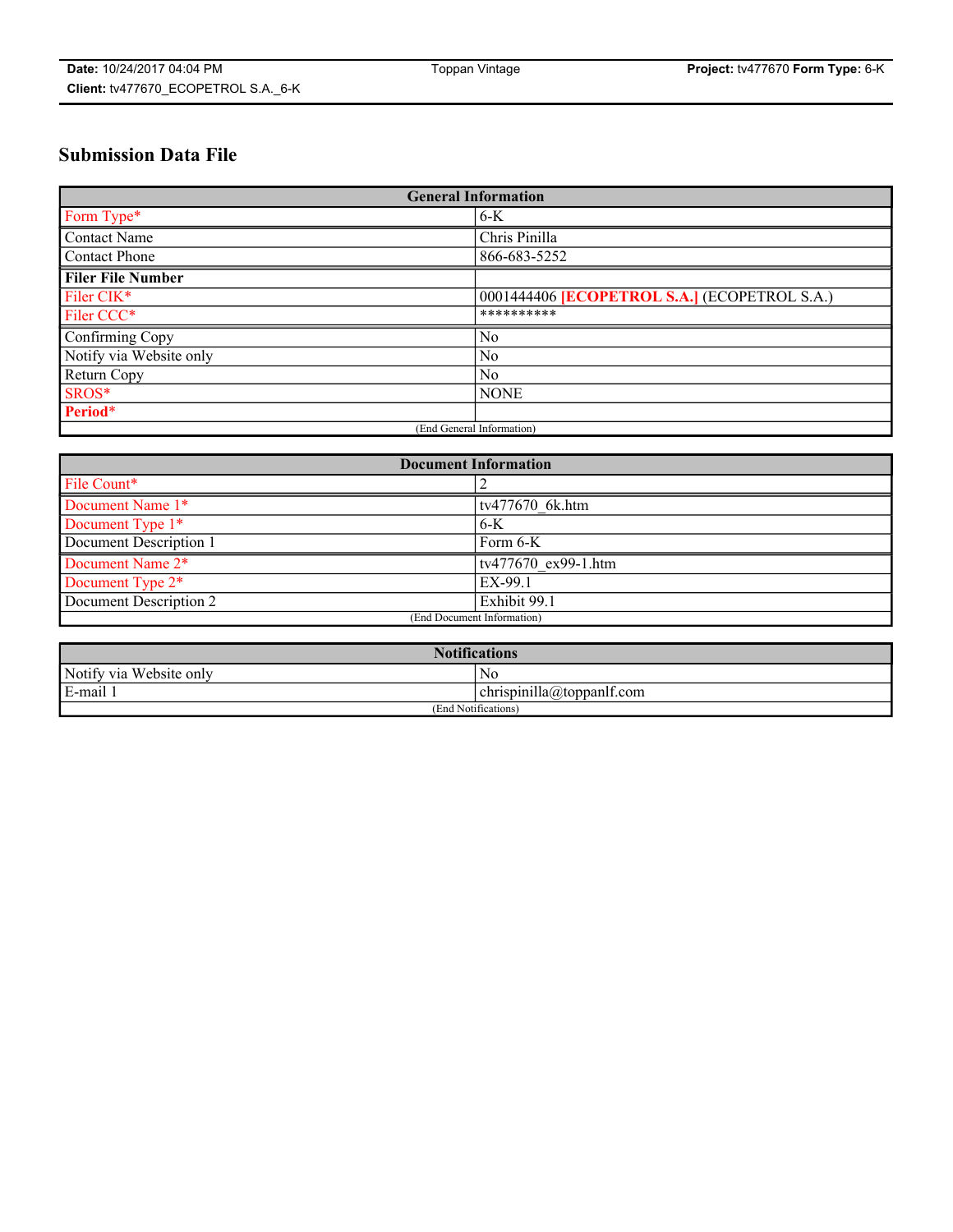**Date:** 10/24/2017 04:04 PM Toppan Vintage **Project:** tv477670 **Form Type:** 6-K

### **UNITED STATES SECURITIES AND EXCHANGE COMMISSION Washington, D.C. 20549**

### **FORM 6-K**

### **REPORT OF FOREIGN PRIVATE ISSUER PURSUANT TO RULE 13a-16 OR 15d-16 UNDER THE SECURITIES EXCHANGE ACT OF 1934**

For the month of October, 2017 Commission File Number 001-34175

# ECOPETROL S.A.

(Exact name of registrant as specified in its charter)

N.A.

(Translation of registrant's name into English)

COLOMBIA

(Jurisdiction of incorporation or organization)

Carrera 13 No. 36 – 24 BOGOTA D.C. – COLOMBIA

(Address of principal executive offices)

Indicate by check mark whether the registrant files or will file annual reports under cover of Form 20-F or Form 40-F.

Form 20-F  $\boxtimes$  Form 40-F  $\Box$ 

Indicate by check mark if the registrant is submitting the Form 6-K in paper as permitted by Regulation S-T Rule 101(b)(1)

 $Yes \Box$  No  $\boxtimes$ 

Indicate by check mark if the registrant is submitting the Form 6-K in paper as permitted by Regulation S-T Rule 101(b)(7)

 $Yes \Box$  No  $\boxtimes$ 

Indicate by check mark whether the registrant by furnishing the information contained in this form is also thereby furnishing the information to the Commission pursuant to Rule 12g3-2(b) under the Securities Exchange Act of 1934.

 $Yes \Box$  No  $\boxtimes$ 

If "Yes" is marked, indicate below the file number assigned to the registrant in connection with Rule 12g3-2(b): 82-  $N/A$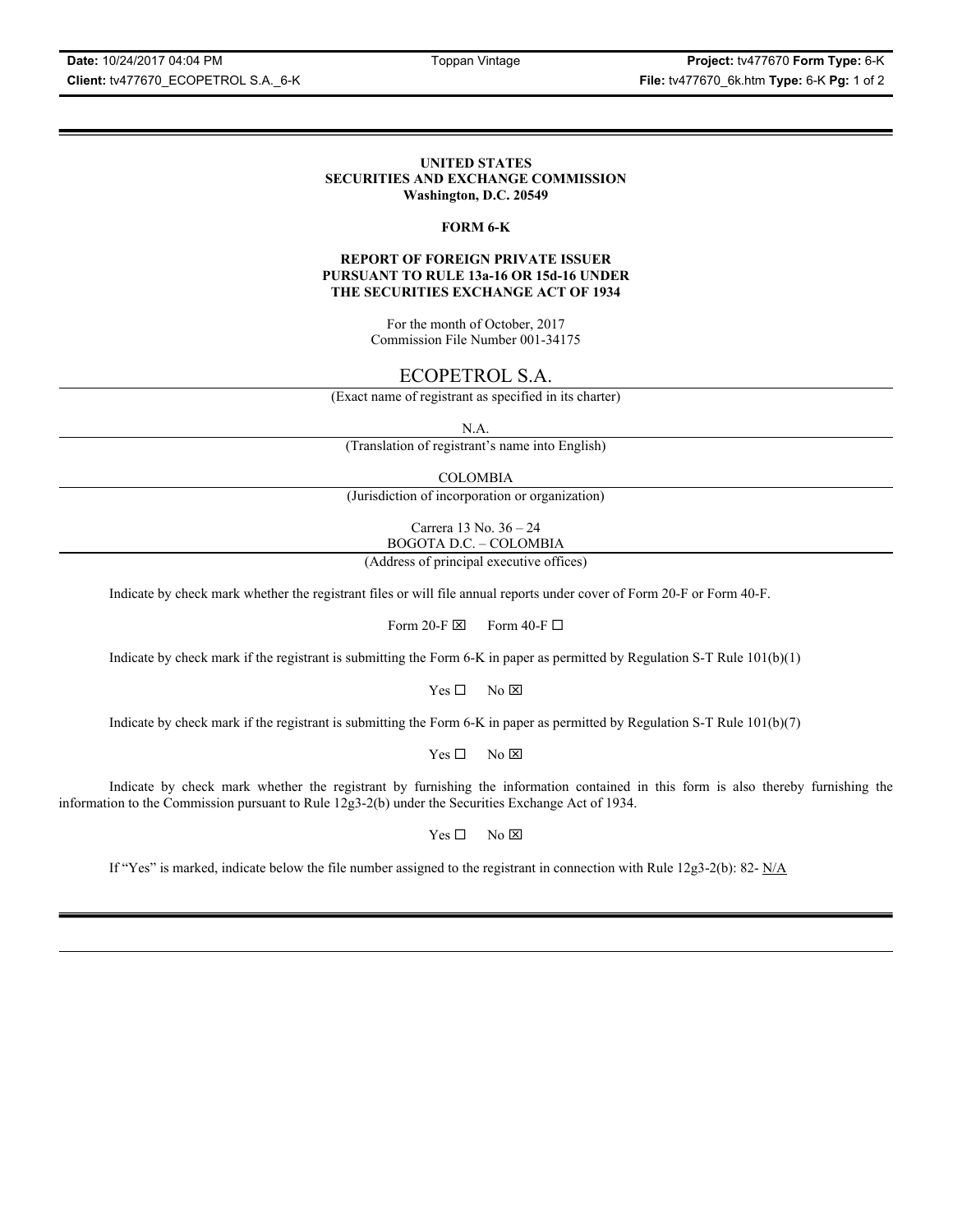## **SIGNATURES**

Pursuant to the requirements of the Securities Exchange Act of 1934, the registrant has duly caused this report to be signed on its behalf by the undersigned, thereunto duly authorized.

Ecopetrol S.A.

By: /s/ María Fernanda Suárez Name: María Fernanda Suárez Title: Chief Financial Officer

Date: October 24, 2017